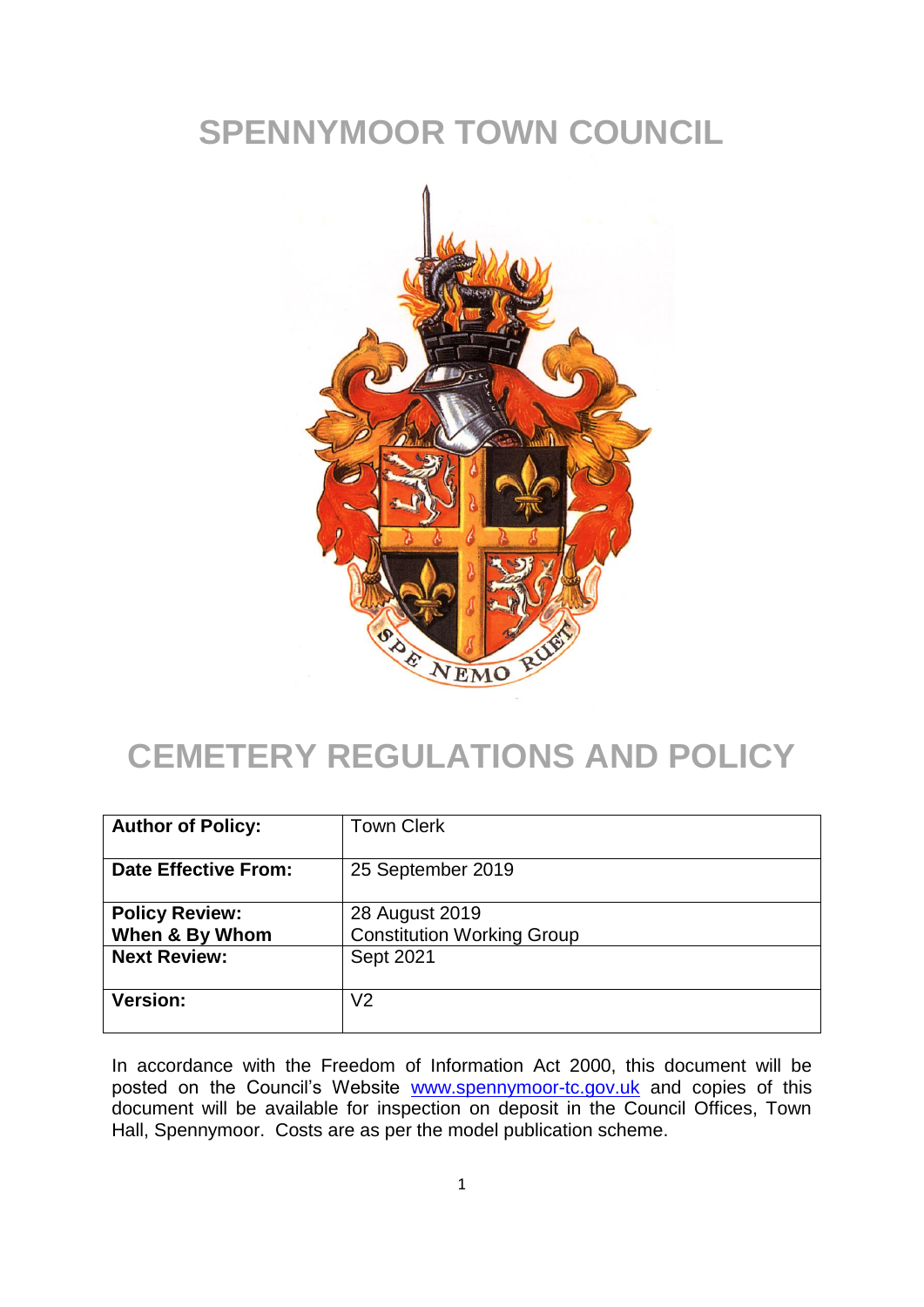Spennymoor Town Council is responsible for the running and maintenance of two cemeteries in the Township:

#### **Spennymoor Cemetery - Rock Road**

#### **Tudhoe Cemetery - York Hill**

# **CONTACT DETAILS**

Both cemeteries are maintained by Town Council Staff who can be contacted at the cemetery on the following numbers:

Spennymoor Cemetery – Mr R Curry 07812 133028

Tudhoe Cemetery – Mr J Cheeseman 07967 175304

## **Please note:**

#### **No dogs (except Assistance/Guide dogs) are permitted within the Cemetery Grounds**

All enquiries should be made to Spennymoor Town Council, Town Hall, High Street, Spennymoor, County Durham, DL16 6DG

Tel: 01388 815276 or email [info@spennymoor-tc.gov.uk](mailto:info@spennymoor-tc.gov.uk)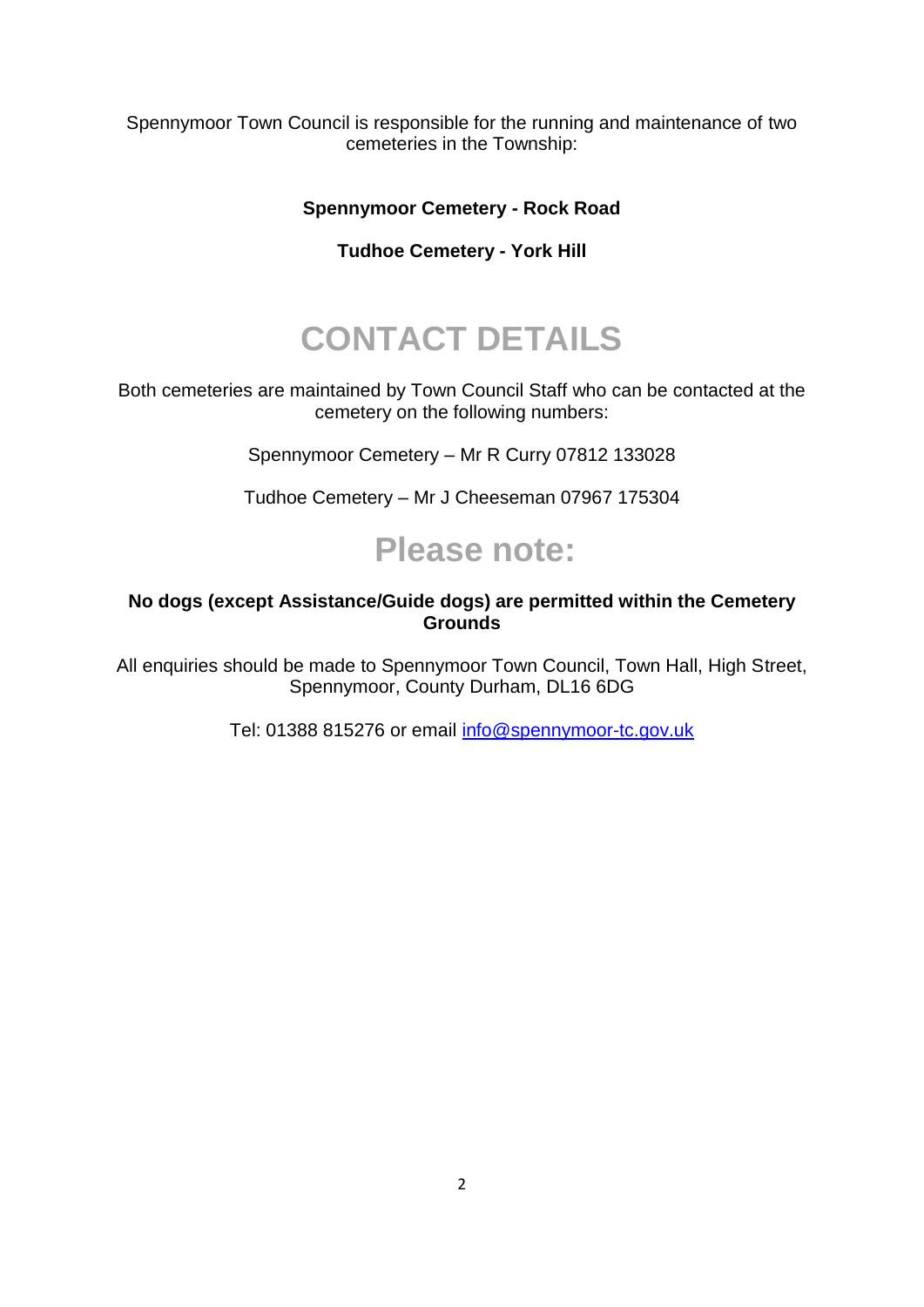# **1. RULES**

## **1.1 Behaviour in cemeteries**

All persons shall conduct themselves in a quiet, orderly and respectful manner and no person shall commit any nuisance within the cemetery or willfully interfere with any burial taking place. Any person, who willfully damages, defaces or destroys any property or causes any nuisance within the cemeteries will be liable to prosecution.

## **1.2 Cemetery Town Council Staff Member**

The Cemetery has a member of staff onsite. There is a lodge for enquiries, with toilet facilities.

## **1.3 Parking**

To assist the elderly and disabled, vehicular access is permitted within the Cemetery at 10 mph during opening times. Parking is not restricted but there is limited capacity. *Note – no parking or driving on grass verges*.

### **1.4 Fees and charges**

A table of fees is available upon request and on the Council website. The Council reserves the right to revise these fees and charges.

The replacement of an existing memorial by a memorial of similar class will be permitted without charge. Please note a memorial form must be completed. These are available from the Town Hall.

## **2. GRAVE SPACES**

#### **2.1 Purchasing Grave Spaces**

The exclusive right of burial (or Grave Deed) is sold for 100 years. The maximum period of Grant is governed by legislation.

Please note that the purchase of a grave space is for the purchase of the Exclusive Right of Burial in that grave and **not** for the purchase of the land. The land remains the property of the Council at all times.

Grave spaces can be purchased by contacting the Town Council Staff Member at the chosen cemetery, who will provide a plot number. Grave spaces can be purchased prior to interment.

Payment for the graves should be made at the Town Hall and grave deeds will be issued as proof of ownership, along with the terms and conditions.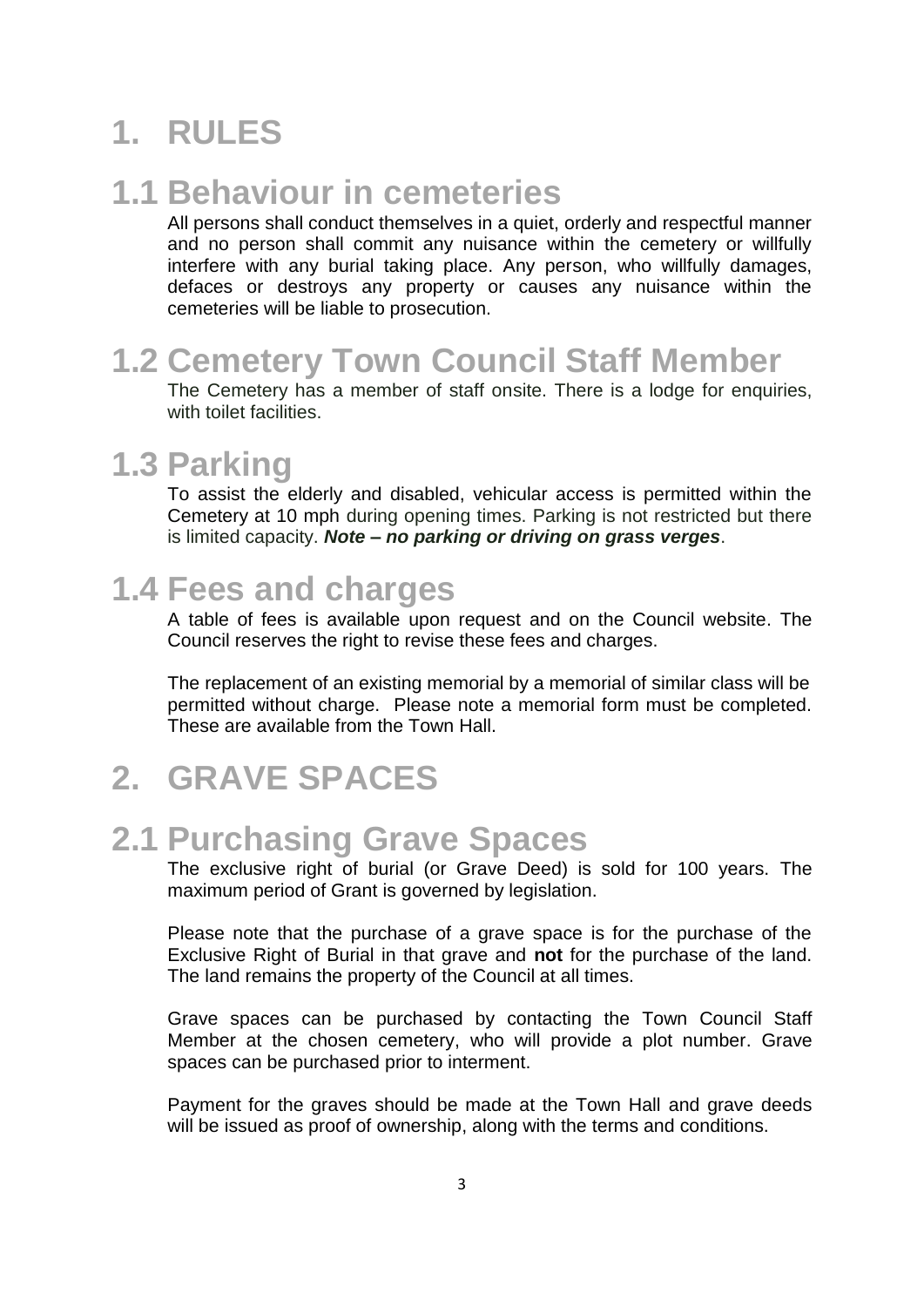Anyone may purchase a grave space within the Cemeteries, but those living outside the Spennymoor Parish area will incur a higher fee.

It is the duty of each grave owner to notify Spennymoor Town Council of any change of address in order for the Council to keep a full and accurate record.

A burial can take place without the grave space being purchased. Any further interments (cremated remains) into the grave space require the plot to be purchased. *A headstone cannot be erected without the grave space being purchased.*

## **2.2 Responsibility and Liability - Memorials**

Responsibility for the overall safety within a burial ground lies with the burial authority, which has responsibilities under the Health and Safety at Work Act 1974 and the Occupiers Liability Act 1957 to ensure that, as far as reasonably practicable, their sites are maintained in a safe condition.

All headstones are owned by and are the responsibility of the Grave Owner or their next of Kin. This person is responsible for maintaining the memorial in a good condition and may wish to consider insuring a memorial in the same way as they would their household property.

#### *No headstone will be erected until at least 13 weeks after a burial.*

Memorial Masons are legally liable for the work they carry out and should ensure that memorials are erected safely and in accordance with current standards available within the industry. If masons do not carry out their work with due diligence they could end up with severe financial penalties. Claims for poor workmanship by the Memorial Mason can be made up to six years after a memorial has been installed.

#### **2.3 Unused graves**

Spennymoor Town Council will buy back graves which have not been used for burial and will refund the amount paid at the time of purchase. Please note it is an offence to sell a grave to anyone other than the Council.

#### **2.4 Lawn Graves and unpurchased graves**

Grave spaces must be purchased before a Memorial is erected. The grave space will be turfed flat with an area for the memorial to be erected.

An area of 150mm may be used for floral displays around the base of the headstone.

Please note that no shrubs, trees, plants, earth mounds, crosses, wooden crosses, cobbles, solar lights or any other decorations will be permitted on any grave space.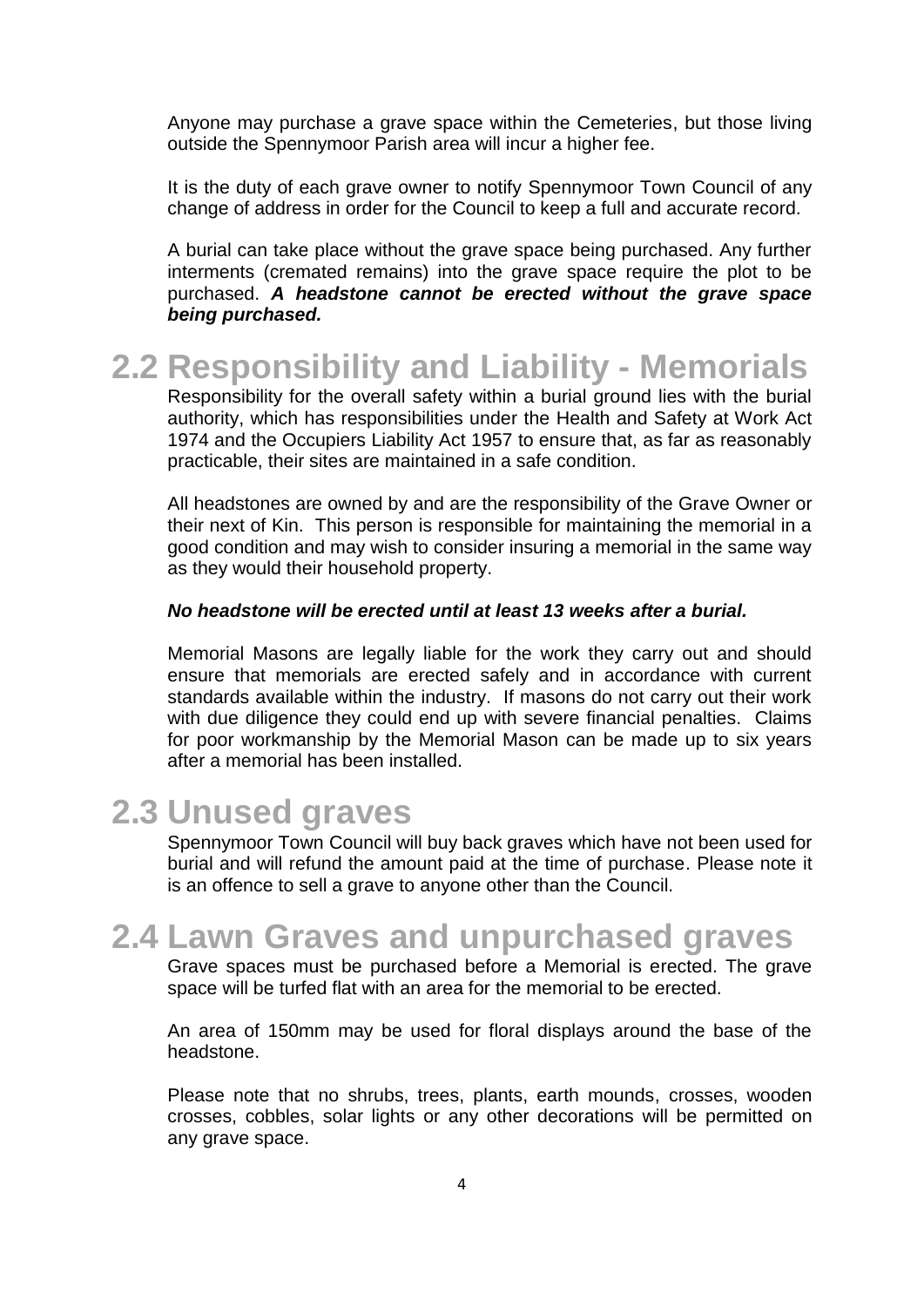*The full grave space shall not be enclosed with fences, kerbs or gravel surrounds. Spennymoor Town Council has the authority to remove any item which contravenes these regulations without prior notification.* 

The turfed area shall be maintained solely by Spennymoor Town Council**.**

#### **3. BURIAL AREAS**

The Council currently provides burial areas to cater for the following denominations: Roman Catholic, Church of England and Methodist.

#### **3.1 Burials**

Every interment shall take place either in a private or public Grave.

A private grave will not be opened without the owner's consent in writing.

All funerals will be met by the Cemetery Town Council Staff Member who will check the nameplate against the statutory paperwork before letting the burial proceed.

#### **The Notice of Interment must be delivered to the office at least two working days (48 hours) prior to the time of the burial.**

The coffin or casket size must be confirmed in writing, the size must be exact. **Any alteration to these sizes must be notified to the Cemetery Town Council Staff Member in writing at least two working day prior to the funeral or as soon as possible.** 

The Registrar's Certificate for Disposal or the Coroner's Order for burial must be handed to the Town Council Staff Member on-site 24 hours before the burial can take place.

If you do not hand the Registrar's Certificate or the Coroner's Order for burial to the Town Council Staff Member, then the burial **must not** take place EXCEPT in the situation where the certificate has been issued but forgotten by the funeral Director. If this happens, the funeral Director must sign a declaration in accordance with the Births and Deaths Registration Act 1926 before the funeral can take place. This declaration must explain why the certificate has not been delivered and promise to deliver it to the administration office as soon as possible, preferably on the same day as the burial or, in exceptional circumstances, on the next day.

#### **3.2 Grave Preparation and Backfilling**

All excavation works and backfilling of graves will be carried out by the Town Council Staff Members. No grave shall be dug or excavated by any other person unless appointed by the Council.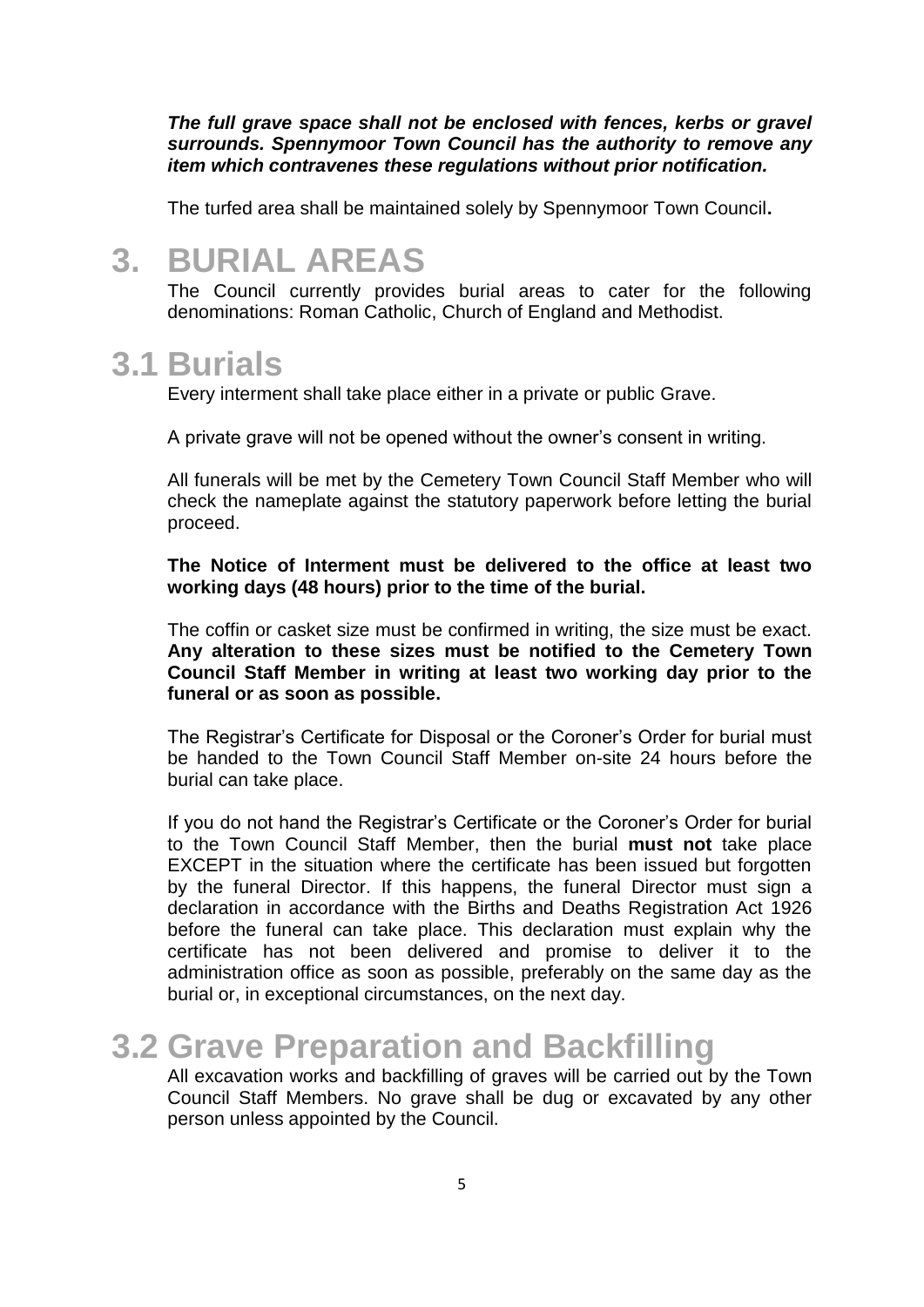A grave has to be of sufficient width and length to fit the coffin size specified on the Notice of Interment. The final dressing of the grave space will normally be completed one hour before the cortege is expected to arrive.

Spennymoor Town Council will mat and dress the grave before the burial takes place unless we are asked not to.

Spennymoor Town Council has access rights over all graves and can remove and replace any memorial to facilitate a burial in a neighbouring grave (Health and Safety requirement). We will inform an Undertaker who will notify a Monumental Mason to remove the headstone and replace.

Adjacent grave spaces will be required for the placing of spoil. The grave will be fully reinstated to its original appearance once the interment has taken place.

### **3.3 Opening Graves**

No grave for which a Grant of exclusive right of burial applies shall be opened without the written permission of the registered owner unless the burial is to be that of the registered owner or his/her next of kin or assignees.

If the burial is to be of the registered owner of the Grant of Exclusive Right of Burial we do not need written permission to open the grave. However the name of the deceased as shown on the Registrar's Certificate for Disposal must be *exactly* the same as the name on the Grant of Exclusive Right of Burial to make sure that only the correct person is buried in the grave. Any variation in the names must be explained before the burial can take place.

We have the right to demand to see the Deed of Grant of Exclusive Right of Burial before a grave is opened.

### **3.4 Depth of graves**

No body shall be buried in a grave in such a manner that any part of the coffin is less than three feet below the level of any ground adjoining the grave.

When a grave is re-opened for the purpose of making another burial therein, no person shall disturb any human remains interred therein or remove therefrom any soil, which is offensive.

#### **3.5 Transfer of grave ownership**

In the event of the death of the original grave owner, the person claiming to be entitled to the ownership rights must obtain a formal transfer of ownership with the Council.

A copy of the last will and testament identifying the Executor/Executrix will be accepted as proof of intended ownership. If this information is not available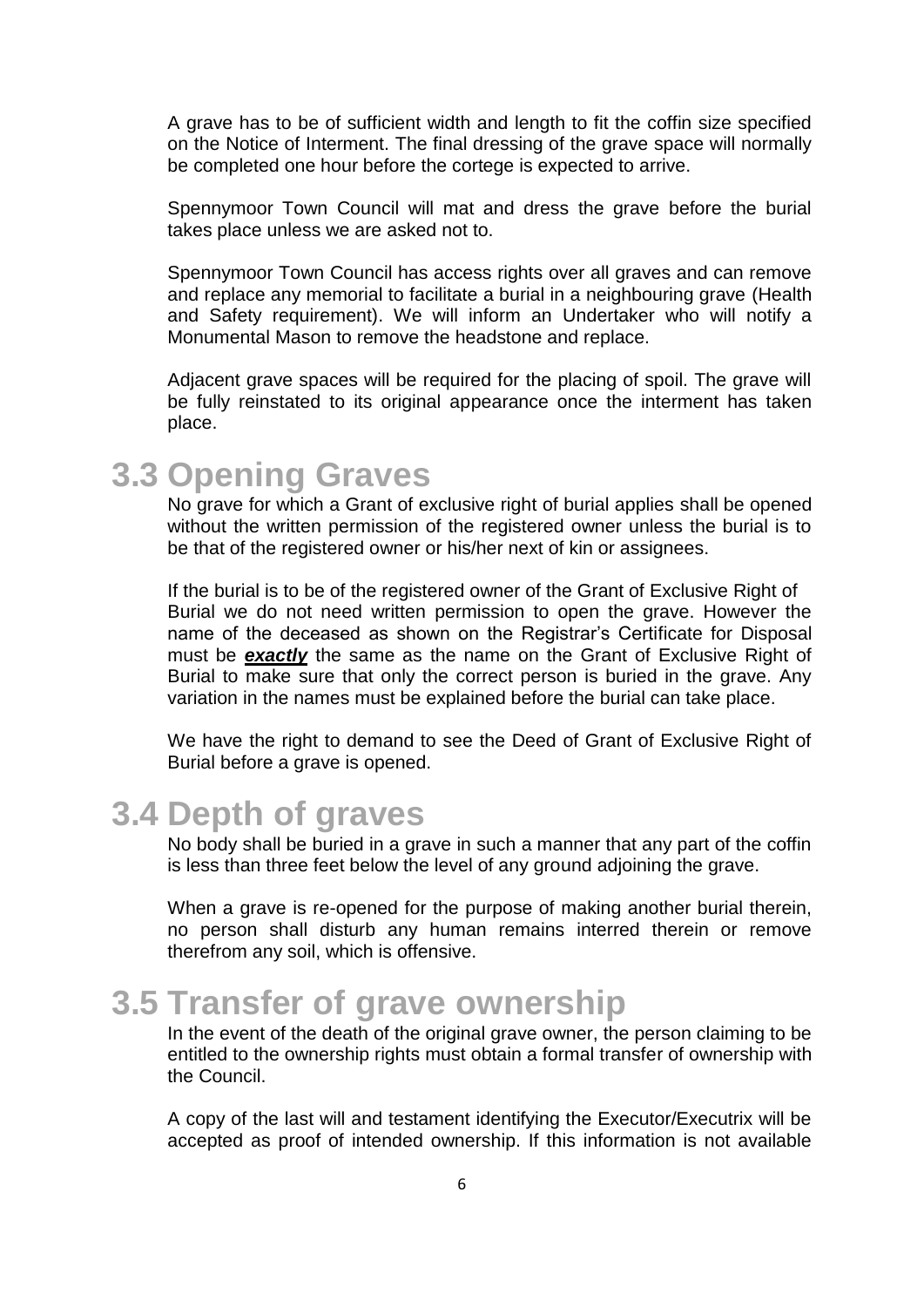please contact the Town Hall to ascertain what documentation will be required, as this will depend on who intends to have ownership going forward.

The formal transfer must take place before funeral arrangements are made to re-open the grave space.

### **3.6 Cremated Remains Graves**

Graves for the burial of cremated remains are provided at both cemeteries.

Cremated remains can also be interred in any other full size grave where an exclusive right of burial has been granted or if desired, in an un-purchased grave space. No memorials are allowed on an un-purchased grave space.

Cremated remains must be in a suitable biodegradable container. The container must have the full name and age of the deceased clearly visible.

No burial of cremated remains will be permitted unless a copy of the Certificate of Cremation from the crematorium where the cremation took place is given to the Cemetery Town Council Staff Member together with the completed Notice of Interment and all fees must be paid at the Town Hall prior to burial.

## **4. MEMORIALS**

## **4.1 Permitted Memorials**

The following types of memorials are permitted depending on grave type:

- Headstone,
- Vase block or tablet
- Wall plaque and vase block (within the Memorial Garden)

## **4.2 Managing Cemetery Memorials**

Memorials may only be erected over graves in respect of which the Exclusive Right of Burial has been produced. The right to erect a memorial rests with the Exclusive Right holder and will be for the term of the Grant of Grave Space.

The installation of new memorials, renovation of existing memorials, and added inscriptions to memorials is carefully controlled by the Council to ensure that all memorials comply with Spennymoor Town Councils' Regulations applicable to the erection and maintenance of memorials, and work is carried out in a manner that will ensure that all Health & Safety regulations are adhered to.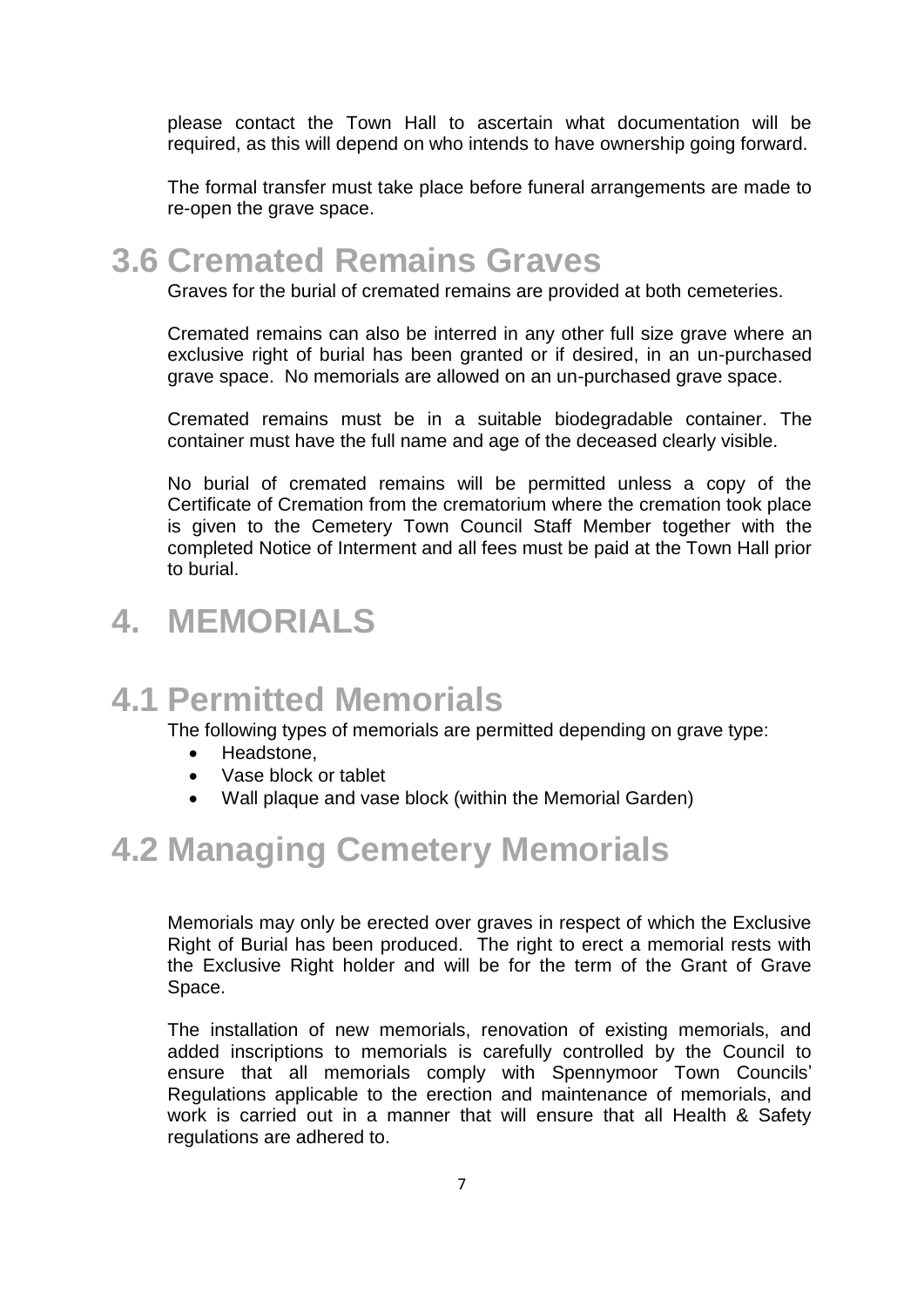The Council is a member of the British Register of Accredited Memorial Masons (BRAMM). All masons operating within Council maintained cemeteries must be registered with the scheme and supply certified fixers to supervise construction of memorial stones. All materials and fixing methods are controlled by the National Association of Memorial Masons (NAMM) Code of Practice and masons must also comply with the Council's [Rules and](http://www.bridgend.gov.uk/web/groups/public/documents/services/070406.hcsp)  [Standards for the Erection of](http://www.bridgend.gov.uk/web/groups/public/documents/services/070406.hcsp) Memorials. No mason may work within a cemetery without formal permission.

Application for acceptance onto the register must be made in writing to Spennymoor Town Council. The Council has the right on demand, at the memorial masons cost, to require the memorial mason to dismantle a memorial to demonstrate that correct fixing methods have been used. Contravention of the regulations may result in removal from the register.

#### **It is strongly recommended that the grave owner obtains appropriate insurance cover against all risks for the memorial.**

Memorials and surrounds may not be erected over any grave in which the Exclusive Right of Burial has not been purchased.

Applications for memorial work must be submitted to Spennymoor Town Council for approval. This application must be made on the form "Application for permission to erect a Memorial." This form should include the name and address of the memorial mason who will carry out the work, materials and measurements of the memorial, requested inscription and a diagram of the proposed memorial. The application form must also contain the full names of the registered grave owner/s and their signatures or a suitable representative to give permission for the work to be done. The shape and design of a memorial will be considered on application, as long as they do not exceed the sizes given. Please note, a memorial's overall height **MUST** include the height of its base.

Spennymoor Town Council has the right to decline any memorial/inscription that is deemed inappropriate for the cemetery.

Trade names must be placed only on the memorial plinth measuring 3"x2", with the permission of the family.

Spennymoor Town Council do not allow kerbs, posts or vases on the lawn section. Any memorabilia placed on graves will be removed by the council and placed in store to be collected by the grave owner.

Spennymoor Town Council may ban any person that we find trying to get business within the cemetery from entering the cemetery in the future.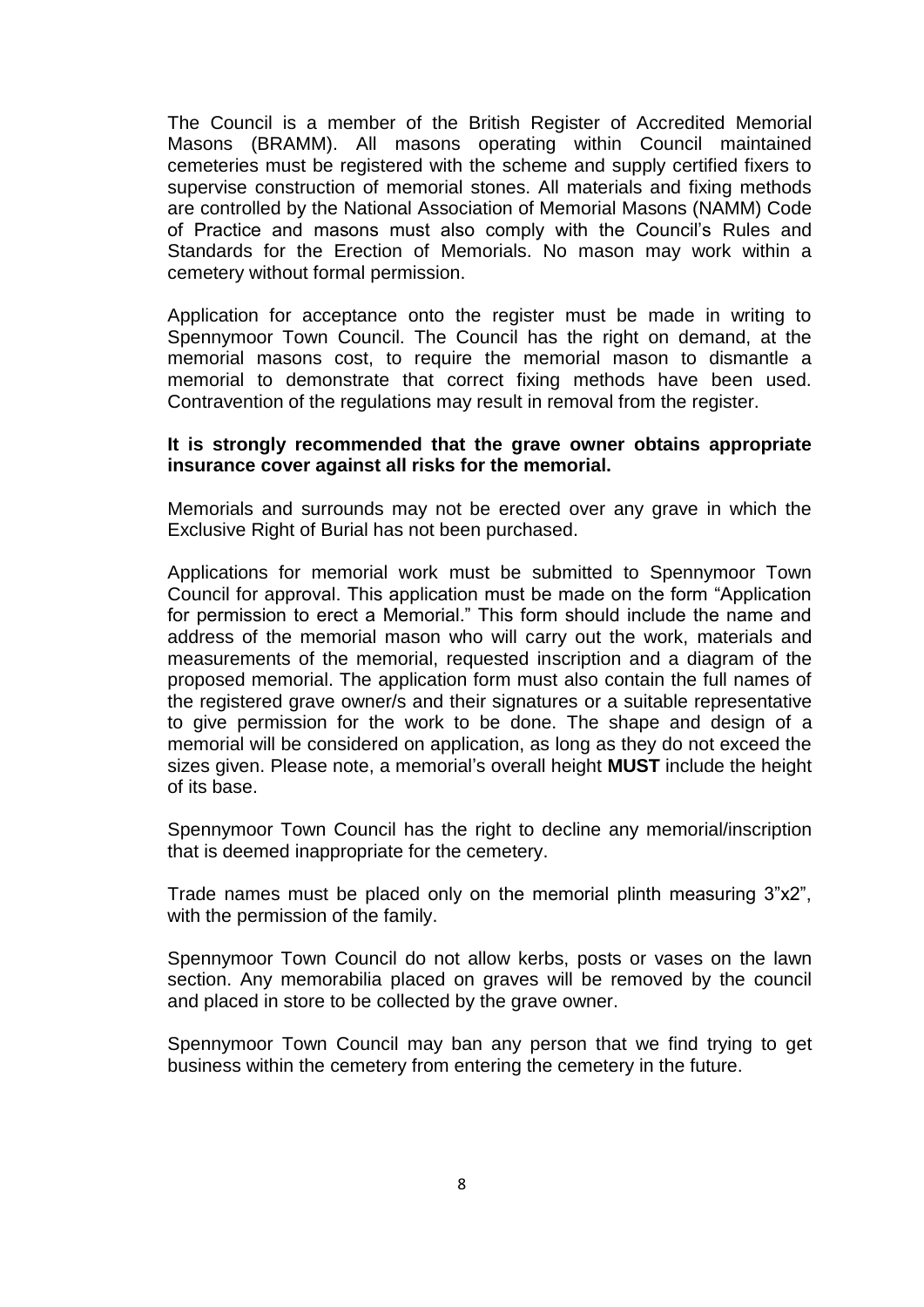## **4.3 Memorial Safety Testing**

Once any memorial has been erected, the grave owner or their executor or personal representative will be held to be responsible for the future maintenance and safety of that memorial.

If you believe yours or any headstone/memorial may be unsafe please notify the Town Council on 01388 815276 immediately so that an inspection, followed by appropriate action, can be carried out.

Memorials within the Cemetery are constantly monitored for safety reasons. If a memorial is found to be in a dangerous condition, Spennymoor Town Council will place stakes either side of the memorial and wrap with tape to alert cemetery users to any possible danger, and contact with the last known grave owner will be made, if the information is less than 30 years old. (We will not write to anyone where the information is older than this, because we have no way of knowing if the owner has since died themselves and we would not wish to distress relatives in this respect).

*Spennymoor Town Council's policy on memorial safety is based on guidance that has been developed by the Burial and Cemeteries Advisory Group in England, which advises the Ministry of Justice on all aspects of burial law. (The sub-Group represented burial ground operators, memorial masons and cemetery managers as well as the Health and Safety Executive. The insurance industry and the Local Government Employers were also consulted)*

*The guidance represents good practice on the standard expected in the risk management of memorials in all types of burial grounds, public or private. It is likely that such good practice will be used by the Health and Safety Executive throughout the UK. The following procedures reflect the new approach to memorial safety that needs to be adopted. The guidance sets out a risk-based approach to help authorities and other operators develop a proportionate approach to managing the risk associated with memorials that is based on good practice.* 

Any memorial deemed to be immediately unsafe by the Town Council Staff Member will be rendered safe and must, be repaired by an approved memorial mason. The costs of rendering the memorial safe shall be borne by the owner. This may include laying a memorial flat. The Council acknowledges that this can be distressing for relatives, however, in July 2000, a six year old child died as a result of a collapsed headstone in a Harrogate cemetery. This highlighted the risk and liability councils face in cemetery management and, therefore, the Council has to put the health and safety of staff and visitors to the cemetery first.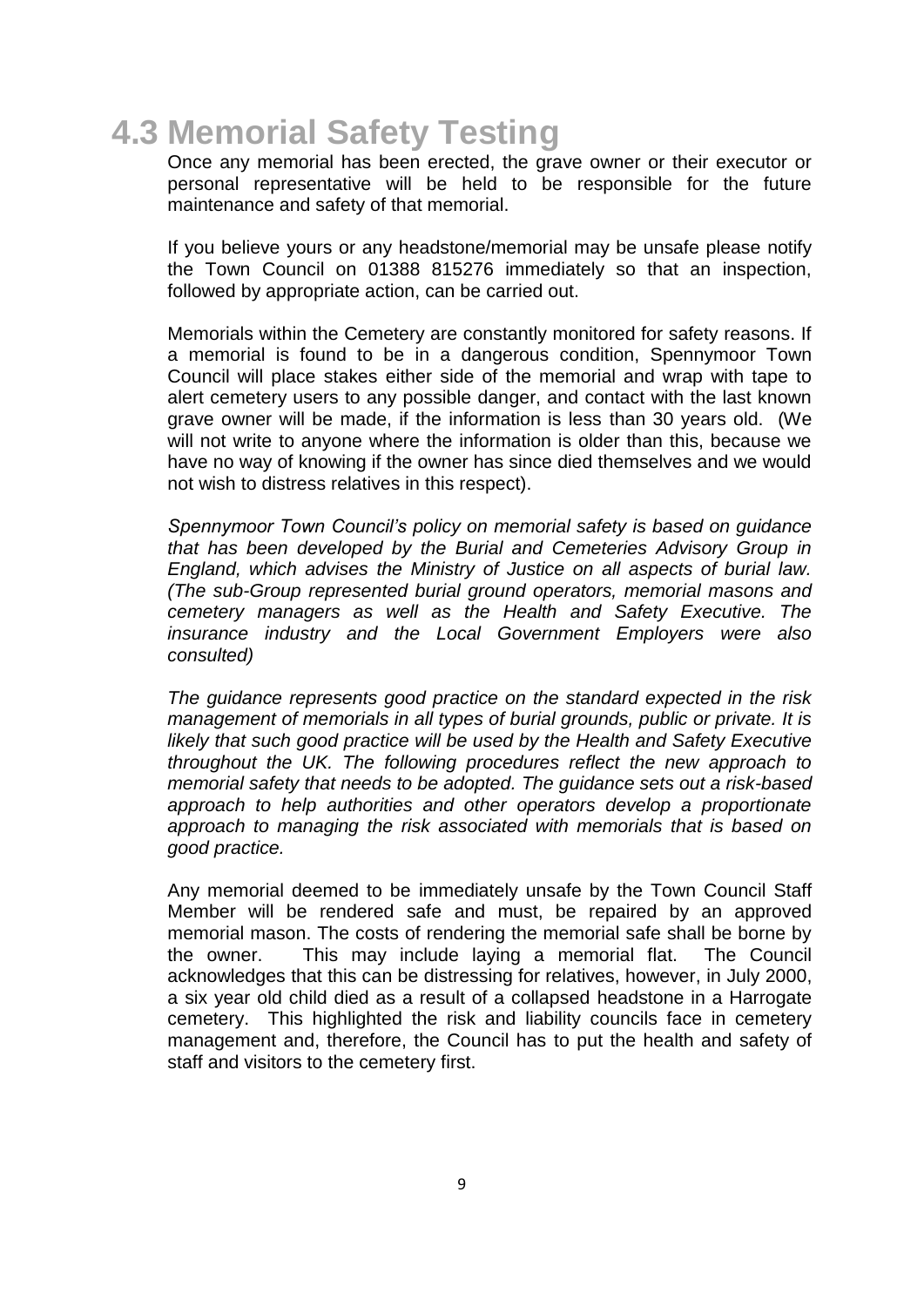## **4.4 Where a memorial is found to need repair but is not an immediate danger**

It is Important that you notify us of any change of address as soon as possible. If repairs are not carried out within reasonable time, the Council may take the following action.

- 1. Remove or store the memorial or,
- 2. Dismantle the memorial and lay the headstone flush with the ground or,
- 3. Remove and dispose of the memorial, if it is beyond repair

Any costs related to the above will be borne by the deed owner.

It is **IMPORTANT** to note that only a qualified and approved memorial stonemason can carry out repairs.

The Council reserves the right, after four weeks' notice and failure to take the necessary action, to lay flat or remove any memorial that infringes these regulations, or in the opinion of the council is in a state of disrepair. If a memorial has to be removed from site due to it being dangerous, the Town Council Staff Member, or a contractor employed by the Town Council, can legally remove it.

#### **4.5 Vase and Flower Holders**

Subject to the following conditions, vase and flower holders may be placed on graves: In the interest of public safety, no glass or ceramic vases should be placed on any grave. The only permitted holders are to be made of metal/plastic. The Cemetery Town Council Staff Member may remove any articles from any grave which he considers may be dangerous or unsightly in any way or which are likely to cause risk of damage or injury. The holder must not be fixed to the grave or any memorial.

Vase and flower holders must be placed at the head of the grave, within 150mm, so as not to impede grass cutting**.** No holders should be placed at the bottom of the grave space.

Vase and flower holders are placed on the grave at the owner's risk. Spennymoor Town Council will not be liable in the event of loss or damage caused.

Any vase or flower holder that does not comply with Spennymoor Town Council's regulations will be treated as any other memorial for the purposes of the regulations.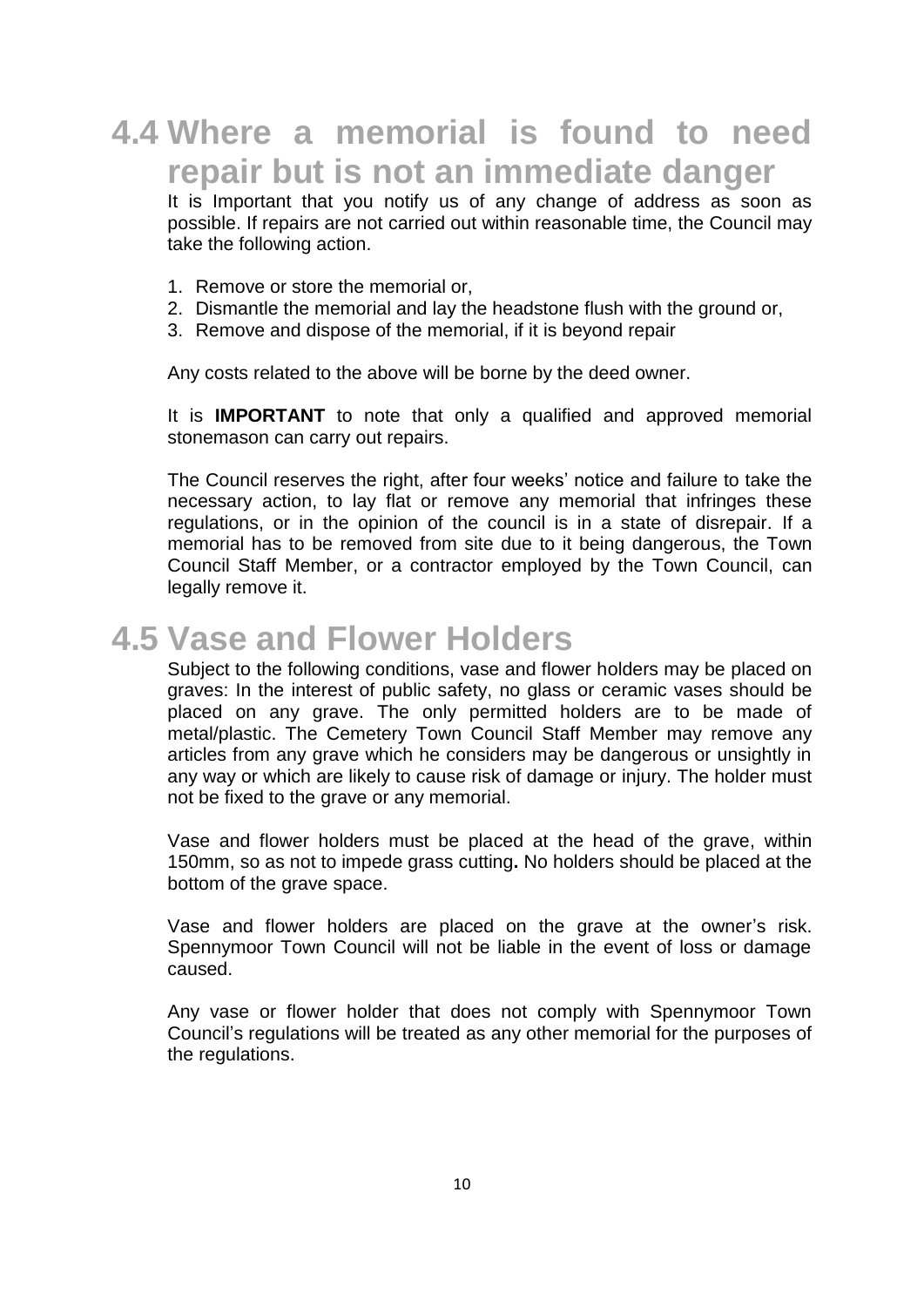**4.6 Removal of floral arrangements**

The Cemetery Council Staff Members will remove all funeral flowers, including artificial flowers, and oasis displays when they become unsightly.

Christmas wreaths are normally removed after the Christmas period, during the second week in February

## **Permitted Memorial Sizes**

Memorials are permitted on any section of the Cemetery provided that they do not exceed the maximum measurements:-

For a Double Grave - A headstone not exceeding 3feet 6 inches in height by 3 feet in width



#### **Any extra vases must be place on the original plinth or in front of the headstone.**

A vase – maximum size 12 inches by 12 inches.

A plaque not exceeding 18 inches square on a plinth abutting an existing headstone / instead of a headstone

## **Garden of Remembrance**

The Garden of Remembrance is available for the burial of Cremated Remains.

#### **No:**

- Private planting in the gardens;
- No tributes to be placed on footpaths or lawns;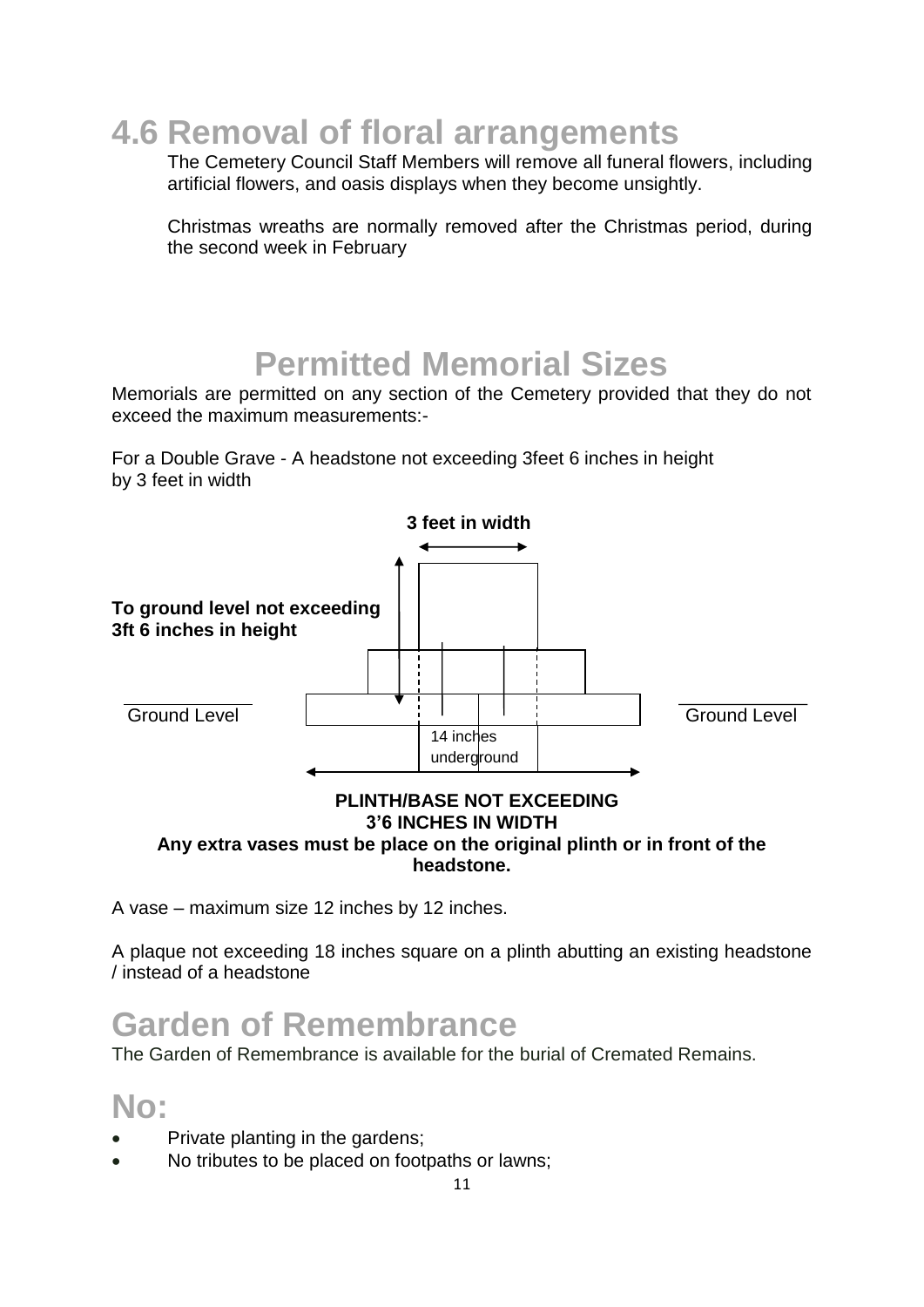- Walking on the beds, lawns or memorials, no climbing of the walls or fountains;
- Litter;
- Private scattering of ashes;
- Playing of games;
- Drinking, eating or smoking;
- Bicycles, skateboards, roller blades or roller boots;
- Nothing other than permitted memorials are to be left in any part of the gardens. Any articles, structures or plants that contravene this will be removed.

Spennymoor Town Council cannot accept responsibility for acts of vandalism in the gardens although we will take precautions to prevent vandalism.

Maintenance of the gardens are the responsibility of Spennymoor Town Council. No maintenance or repair should be undertaken by anybody else without consent.

Spennymoor Town Council reserve the right to refuse anyone entry to the gardens.

Spennymoor Town Council reserve the right to arbitrate in any matter.

#### **Memorial wall plaques and vase blocks.**

The Council offers memorial wall plaques and vase blocks within both cemeteries for families who wish to commemorate the memory of their loved ones. Only these leased vase blocks are permitted.

## **Application requests must be made to the council on the application forms provided**

The responsibility for any loss or damage will remain with that of the applicant. The condition of the memorial plaque will be monitored by the Council and any deterioration reported to the applicant. Plaques that fall into disrepair will be removed by the Council.

At the expiration of the 'Lease' period if a renewal has not been applied for by the leaseholder Spennymoor Town Council will write to the leaseholder at his / her last known address. If Spennymoor Town Council do not receive notification from the leaseholder within a 3 month period from the expiration of the lease then Spennymoor Town Council reserve the right to remove the memorial from the Memorial Garden.

#### **Cemetery records**

As soon as is reasonably practicable all details relating to a burial are recorded within registers provided by the Council. Documentation relating to new graves is sent direct to the purchaser.